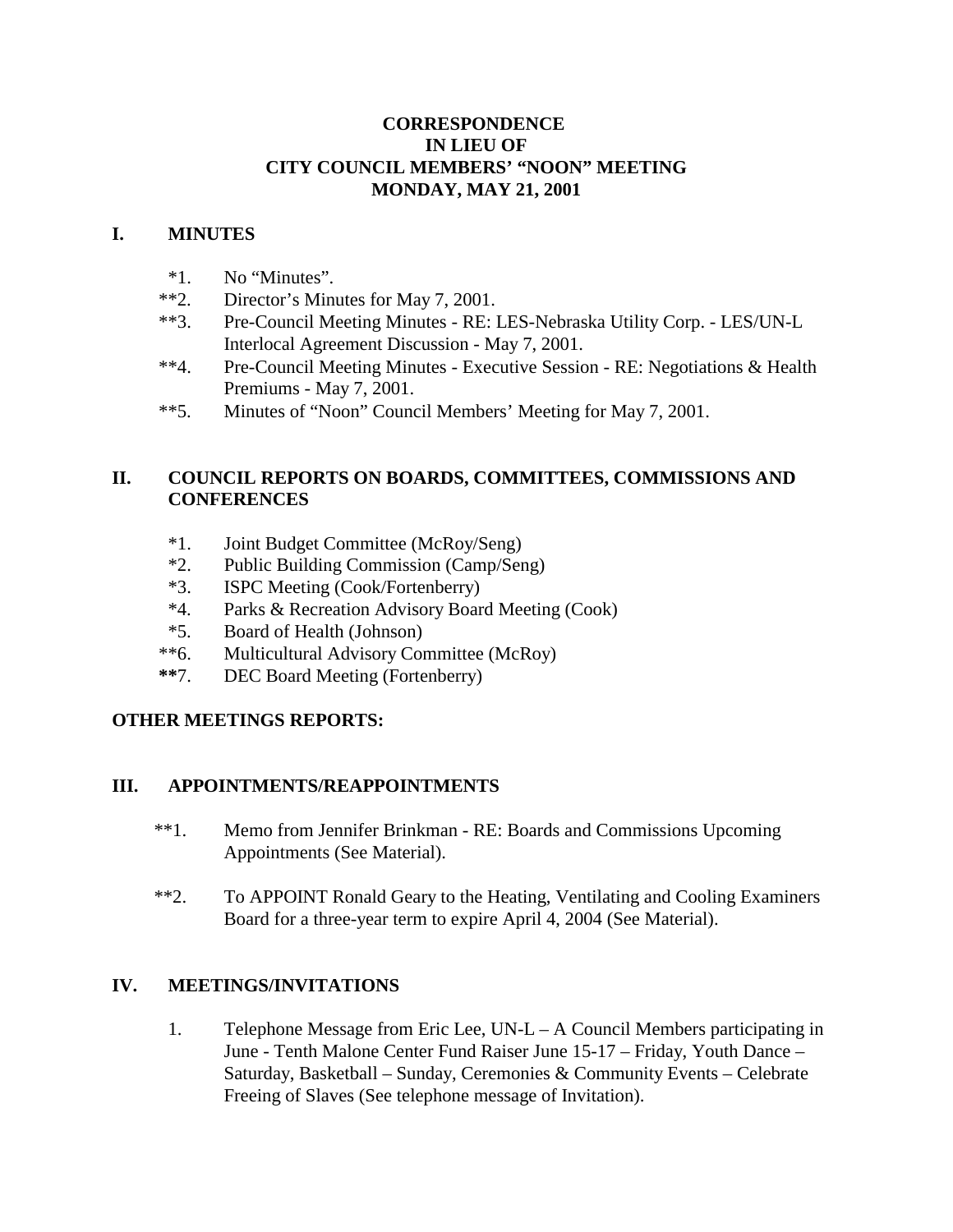- 2. The Board of Commissioners of the Lincoln Housing Authority invite you to celebrate the construction of 221 Irving Street – built by students from Lincoln Northeast High School, a joint venture of the Lincoln Housing Authority and Lincoln Public Schools on Tuesday, May 29, 2001 - 4:00 p.m. to  $6:00$  p.m.  $-A$ special program will be held at 5:00 p.m. Please feel free to bring guests (See Invitation).
- 3. Please Help Us Honor Outstanding Volunteers! As a friend of RSVP, you are invited to attend the  $27<sup>th</sup>$  Annual Recognition Dinner on June 7, 2001. Join us as we pay tribute to these valued individuals, the volunteers. Your attendance means so much to them! Retired & Senior Volunteer Program  $27<sup>th</sup>$  Annual Awards Dinner on Thursday, June  $7<sup>th</sup>$ , 2001 at 5:30 p.m. at the Cornhusker Hotel - An Evening of Dinner & Entertainment - Cost is \$15.00 - Please Return Reservation Card to the RSVP Office by May 25, 2001 (See Invitation).
- 4. Cushman, a division of Textron Golf, Turf & Specialty Products, will be celebrating our 100 Year Anniversary June 3 - 7, 2001 in Lincoln, Nebraska. The celebration will be held at the Cushman Manufacturing Plant and the Lancaster Event Center. Our opening ceremonies will be held on Monday, June  $4<sup>th</sup>$  from 2:00 p.m. to 4:00 p.m. at the Cushman Plant, 900 North  $21<sup>st</sup>$  Street in Lincoln. Plant tours will follow and a picnic will be held at the Lancaster Event Center that evening. RSVP to Glenn Schuette at 474-8481 or Sharon Burcham at 476-7901. (See Letter of Invitation for more details).
- 5. The Agents, Staff, and Management of Woods Bros. Realty's Lincolnshire Office request the honor of your presence at our Grand Re-Opening Celebration on Thursday, May 24, 2001 at 71 41 A Street - Ribbon Cutting Ceremony at 3:30 p.m., Open House from 4:00 p.m. to 7:00 p.m. – (See Invitation).
- 6. The Lincoln Saltdogs invite you and a guest to attend its inaugural home game at Haymarket Park on Friday, June 1, 2001 - Game time is 7:05 p.m., and the Saltdogs will play the Sioux City Explorers- They will begin the festivities at 5:00 p.m. in the VIP tent located along the  $1<sup>st</sup>$  base side of the stadium (See Invitation).
- 7. The Board of Directors of the Cornhusker Better Business Bureau Cordially invites you to attend the 4<sup>th</sup> Annual BBB Integrity Awards Luncheon on Wednesday, May 30, 2001 from 11:30 a.m. to 1:00 p.m. - At The Cornhusker Grand Ballroom - Featuring the presentation of the 2001 BBB Integrity Awards - \$20.00 per person - RSVP by May 25, 2001 (See Invitation).
- 8. Please Join Us .... The Lincoln Chamber of Commerce requests the honor of your presence at a reception to welcome Jay Cayado, as Vice President/Regional Team Leader of Pfizer - on Wednesday, June 6, 2001 from 4:00 p.m. to 5:30 p.m. at the Embassy Suites, 1040 "P" Street - Please RSVP to Lorie Hanson, at 436-2350 (See Invitation).